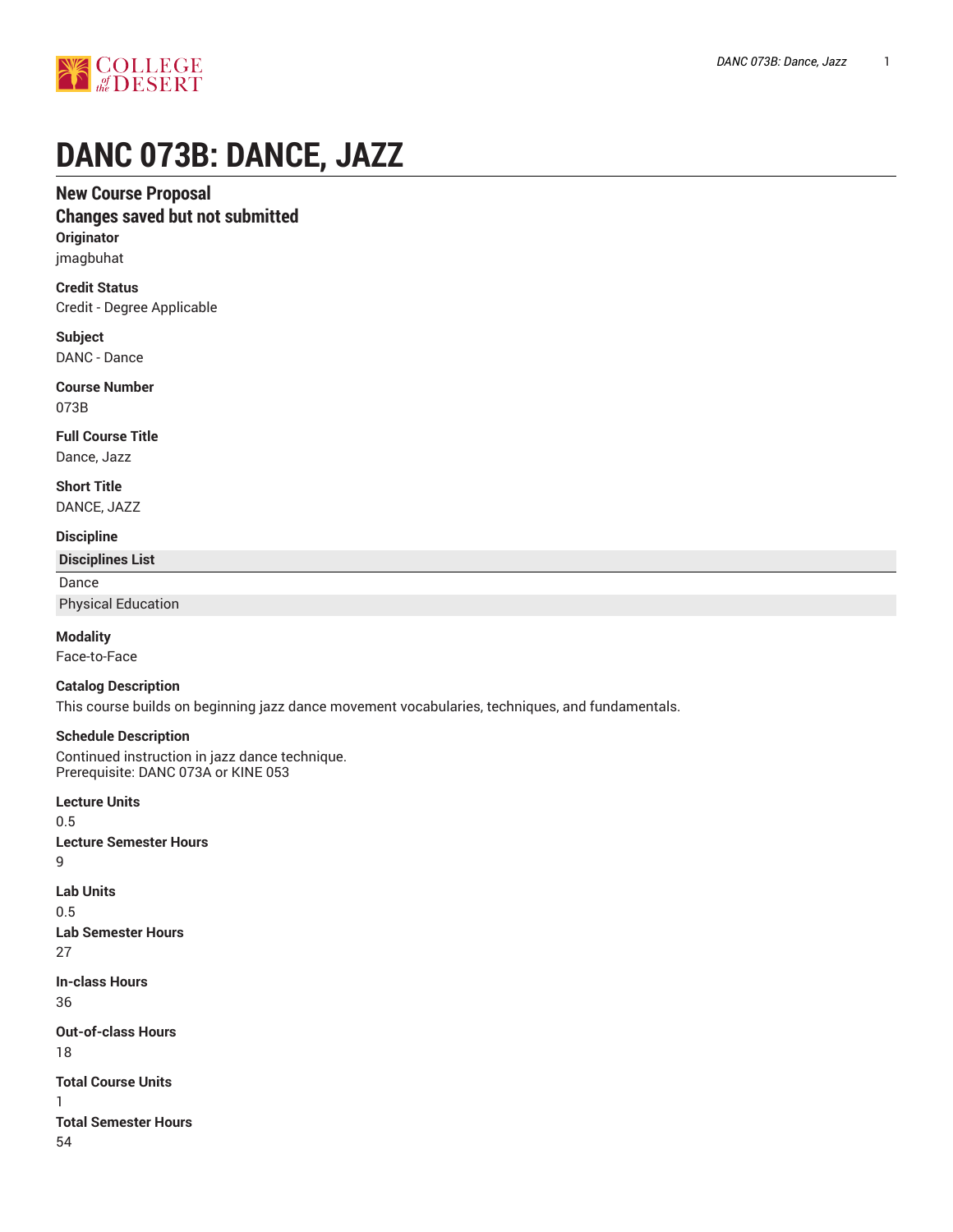

## **Prerequisite Course(s)**

DANC 073A or KINE 053

# **Required Text and Other Instructional Materials**

**Resource Type** Book

**Open Educational Resource**

No

**Author**

Minda Goodman Kraines and Esther Pryor

**Title**

Jump into Jazz: The Basics and Beyond

**Edition**

5

**Publisher** McGraw Hill

**Year**

2005

**College Level**

Yes

**ISBN #** ISBN-13:978-0072844047

#### **For Text greater than five years old, list rationale:**

This book is well organized and effective. The information is still relevant as jazz dance began development in the early 20 th century. MSJC also uses this text book.

**Class Size Maximum** 25

**Entrance Skills**

Basic understanding of jazz dance terminology.

#### **Prerequisite Course Objectives**

DANC 073A-Recognize and utilize basic jazz dance vocabulary and terminology. KINE 053-Demonstrate the meaning and usage of jazz dance vocabulary.

#### **Entrance Skills**

Basic understanding of how to count music and movement.

#### **Prerequisite Course Objectives**

DANC 073A-Pick up, memorize and perform a short jazz dance routine. KINE 053-Pick up, memorize and perform a short jazz dance routine.

#### **Entrance Skills**

Knowledge of basic jazz dance steps such as plié, tendu, rond de jambe, battement, developpé, pirouette, passé, pas de bourée, fan kick, chasé, piqué, jazz walk, step touch and jêté.

#### **Prerequisite Course Objectives**

DANC 073A-Recognize, identify and execute basic jazz dance steps and movement vocabulary - includes axial, aerial and locomotor movements.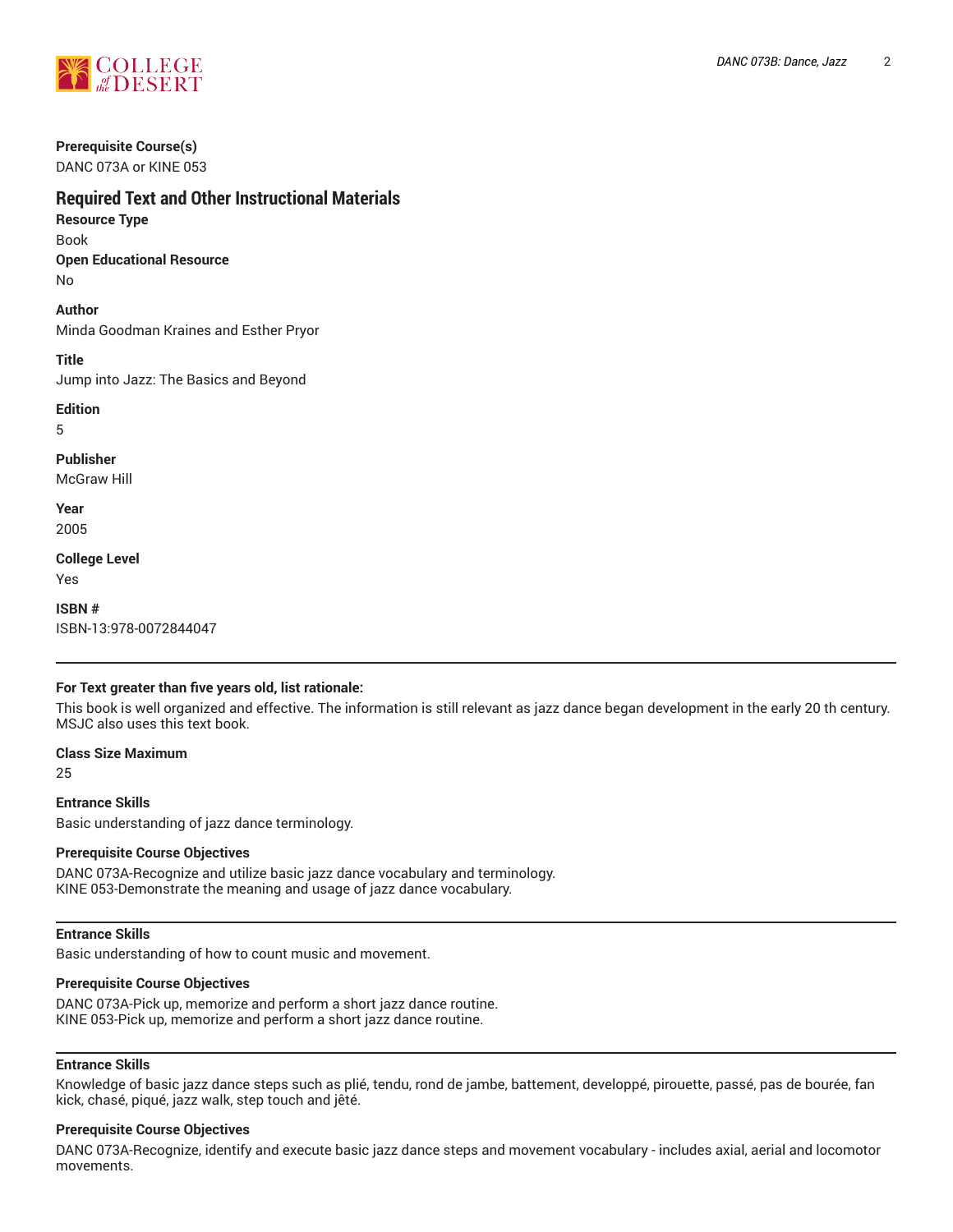

KINE 053-Recognize, identify and execute basic jazz dance steps and movement vocabulary - includes axial, aerial and locomotor movements.

#### **Course Content**

Continued instruction in jazz dance techniques and genres

- 1. Classroom progression: Warm up, center, across the floor, combinations
- 2. Continued body conditioning, flexibility and strengthening
- 3. Explore more developed body isolations with counter rhythms and multiple rhythms
- 4. Continued exploration of more complex axial, aerial, and locomotor movements
- 5. Techniques for developing expressive movement, creativity, and artistry
- 6. Build on basic jazz dance movement vocabulary and develop more complex movement phrases
- 7. Continue exploration of jazz dance styles and genres

#### **Lab Content**

- 1. Body conditioning
- 2. Practice and refine movements: warm up, center, across the floor, combinations.
- 3. Explore and develop choreographic ideas in different jazz dance genres
- 4. Work in groups to facilitate collaborative learning and creativity
- 5. Organize and assemble learned movement vocabulary into new patterns and combinations
- 6. Create combinations to demonstrate and/or teach to peers
- 7. Practice combinations away from the mirror for proprioception and performance skills
- 8. Safe procedures for injury prevention and line.

#### **Course Objectives**

|             | <b>Objectives</b>                                                                                |
|-------------|--------------------------------------------------------------------------------------------------|
| Objective 1 | Fluently use proper jazz dance terminology.                                                      |
| Objective 2 | Mastery of basic jazz dance movement vocabulary.                                                 |
| Objective 3 | Create, memorize and perform jazz dance routines in selected jazz dance genres.                  |
| Objective 4 | Apply safe procedures and injury prevention techniques within<br>a variety of jazz dance genres. |
| Objective 5 | Improve integration of basic jazz dance principles and musicality to jazz dance movement styles. |

#### **Student Learning Outcomes**

|           | Upon satisfactory completion of this course, students will be able to:                        |
|-----------|-----------------------------------------------------------------------------------------------|
| Outcome 1 | Apply jazz dance techniques and principles to movement within a variety of jazz dance genres. |

#### **Methods of Instruction**

| <b>Method</b>                      | Please provide a description or examples of how each instructional<br>method will be used in this course.                                              |
|------------------------------------|--------------------------------------------------------------------------------------------------------------------------------------------------------|
| Activity                           | Students work individually and in groups to warm up and condition the<br>body; model, practice and refine movements in center and across the<br>floor. |
| Participation                      | Students participate in activities and discussions in each class.                                                                                      |
| Observation                        | Students observe movement created by instructor and peers. Students<br>view examples of jazz dance via video presentations.                            |
| Lecture                            | Instructor informs, guides and advises students for proper body<br>mechanics and principles of jazz dance technique/ movement.                         |
| Demonstration, Repetition/Practice | Instructor demonstrates jazz movement vocabulary; students improve/<br>refine movement by repetition and practice.                                     |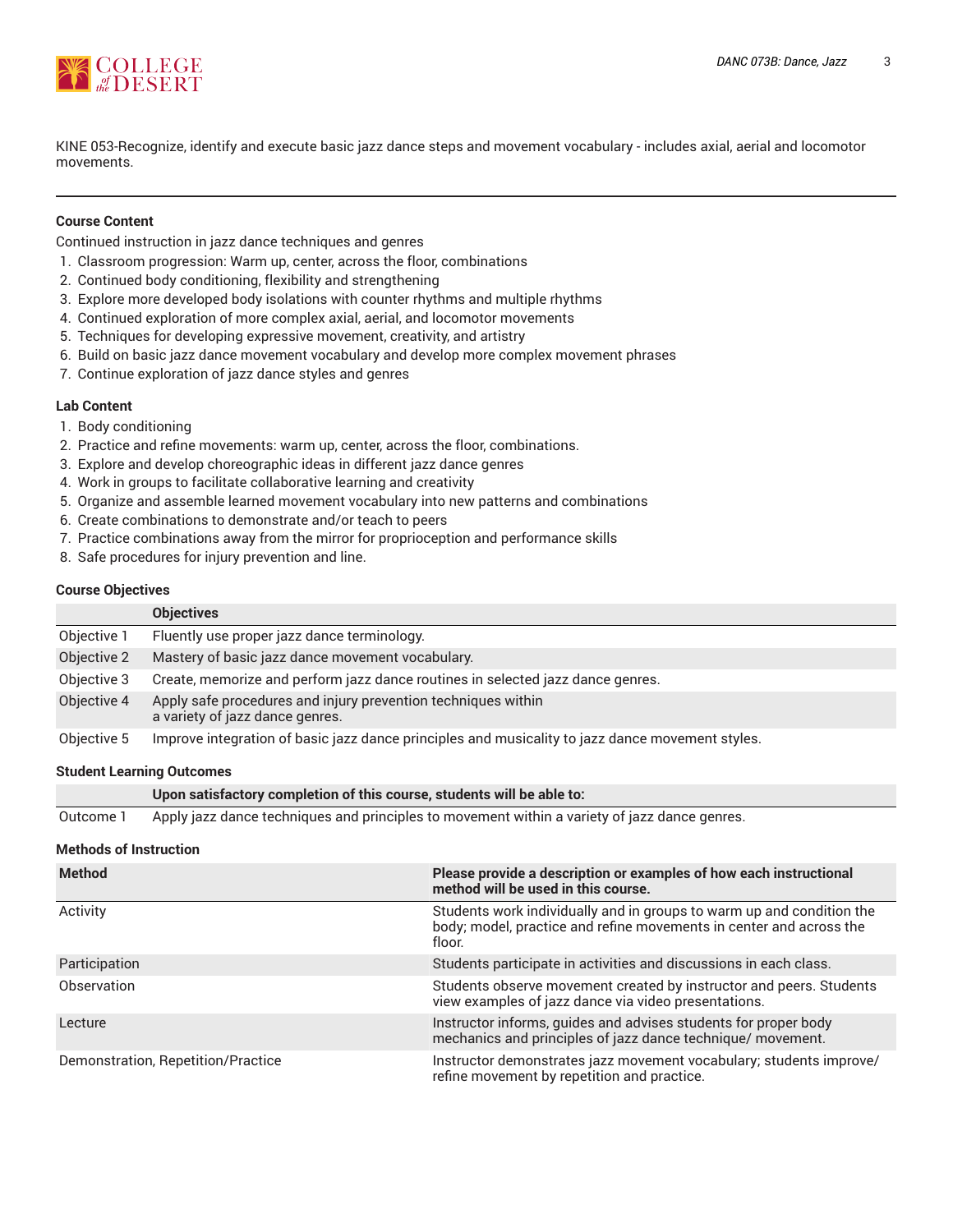

#### **Methods of Evaluation**

| <b>Method</b>                                    | Please provide a description or examples of how<br>each evaluation method will be used in this course.                                                                                                                                 | <b>Type of Assignment</b> |
|--------------------------------------------------|----------------------------------------------------------------------------------------------------------------------------------------------------------------------------------------------------------------------------------------|---------------------------|
| Written homework                                 | Students explore jazz dance technique, theory and<br>history through questions, essays and analysis for a<br>grade. Homework done out of class with discussion<br>of material in class.                                                | In and Out of Class       |
| Student participation/contribution               | Instructor assesses students' progress as students<br>participate in activities.                                                                                                                                                       | In Class Only             |
| Group activity participation/observation         | Students work in groups to design movement<br>phrases that highlight jazz dance principles and<br>techniques. In class: Students observe groups for<br>commentary and discussion.                                                      | In and Out of Class       |
| Presentations/student demonstration observations | Students create and perform their own<br>choreography for a final grade; students perform<br>individually and in groups, memorized routines for<br>the class for a final grade. Preparation out of class<br>with performance in class. | In and Out of Class       |
| Mid-term and final evaluations                   | Students are given a written final that includes<br>essays and multiple choice for a grade.                                                                                                                                            | In Class Only             |

#### **Assignments**

#### **Other In-class Assignments**

- 1. Individually execute movement activities in center and across the floor.
- 2. Work in groups to explore and develop choreographic ideas.
- 3. Work in groups to enhance memorization of routines.

#### **Other Out-of-class Assignments**

- 1. Practice techniques for floor, center and across the floor exercises.
- 2. Practice combining jazz dance steps to create new patterns.
- 3. Prepare jazz dance combinations to perform and to teach to other students.
- 4. Create new combinations in new jazz dance genres or fusion of styles.
- 5. Written assignment exploring jazz dance ideas, history, theory, comparison of genres and vocabulary.
- 6. Critique of a jazz dance performance live or video.

#### **Grade Methods**

Letter Grade Only

## **MIS Course Data**

**CIP Code** 50.0301 - Dance, General.

**TOP Code** 100800 - Dance

**SAM Code** E - Non-Occupational

**Basic Skills Status** Not Basic Skills

**Prior College Level** Not applicable

**Cooperative Work Experience** Not a Coop Course